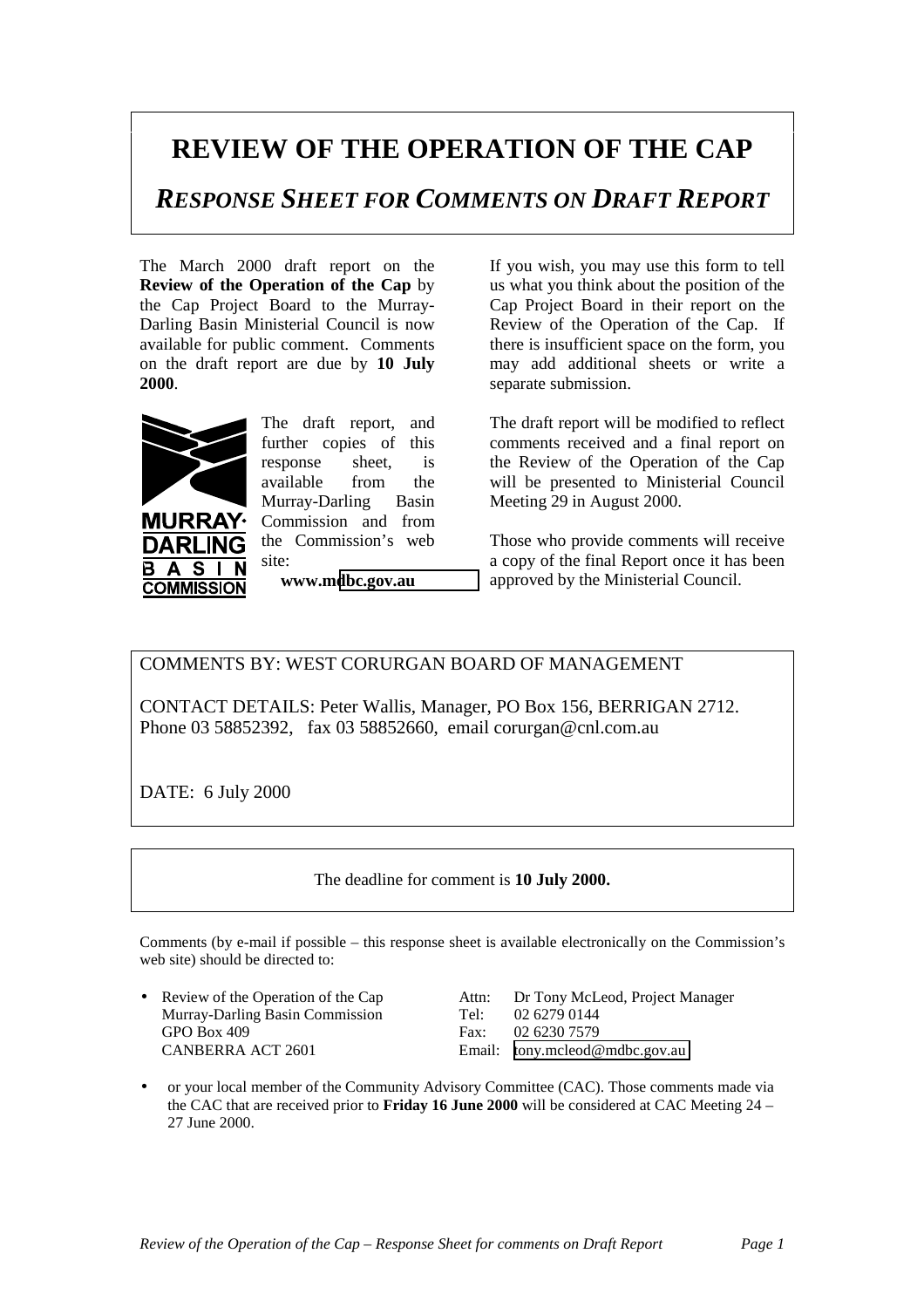|                                            | Cap Project Board Position                                              | Comment                                                                                            |
|--------------------------------------------|-------------------------------------------------------------------------|----------------------------------------------------------------------------------------------------|
|                                            | The Project Board has                                                   | The Principle of a CAP is accepted, however the                                                    |
|                                            | concluded that the Cap has been<br>an essential first step in           | methodology of CAP application leaves much to                                                      |
|                                            | providing for the environmental                                         | be desired. Project Board appears to be saying                                                     |
|                                            | sustainability of the river system                                      | that a no cap situation would have resulted in                                                     |
|                                            | of the Basin. Without the Cap,<br>there would have been a               | massive environmental degradation.<br>This<br>presumption is not sustainable in view of<br>an      |
|                                            | significantly increased risk that                                       | inability to assess a no cap situation.                                                            |
|                                            | the environmental degradation<br>of the river system of the             |                                                                                                    |
|                                            | Murray-Darling Basin would                                              |                                                                                                    |
|                                            | have been worse.                                                        |                                                                                                    |
|                                            |                                                                         |                                                                                                    |
|                                            |                                                                         |                                                                                                    |
|                                            |                                                                         |                                                                                                    |
|                                            |                                                                         |                                                                                                    |
|                                            |                                                                         |                                                                                                    |
|                                            |                                                                         |                                                                                                    |
|                                            |                                                                         |                                                                                                    |
|                                            | However, the Project Board has                                          | West Corurgan concurs that there is no guarantee                                                   |
|                                            | concluded that there is<br>no<br>certainty that the Cap<br>on           | that Cap limits represent sustainable levels of                                                    |
| <b>Ecological Sustainability of Rivers</b> | diversions at its current level                                         | diversion. Variable levels of diversions are seen                                                  |
|                                            | represents a sustainable level of<br>diversions – the level at which it | to be possible by means of individual valley<br>management tools that may in fact result in higher |
|                                            | is set being that which existed at                                      | diversions.<br>This Board sees a major question                                                    |
|                                            | the time when it was decided to<br>introduce a Cap. Further, the        | mark over the validity of current data, modeling                                                   |
|                                            | Project Board recommends that                                           | accuracy and resource understanding. Whilst an                                                     |
|                                            | as better information informs                                           | ongoing review process will hopefully enhance<br>benchmark should<br>the 93/94<br>management,      |
|                                            | our management of the Basin's<br>resources, the level at which the      | continue<br>be used as<br>the<br>yardstick for<br>to                                               |
|                                            | Cap is set should continue to be                                        | comparative analysis.                                                                              |
|                                            | refined to reflect our increased<br>understanding. It is likely that    |                                                                                                    |
|                                            | such refinements may lead to                                            |                                                                                                    |
|                                            | the lowering of the level of the<br>Cap in some valleys. Indeed,        |                                                                                                    |
|                                            | some jurisdictions have already                                         |                                                                                                    |
|                                            | increased<br>the<br>environment's<br>share, via access restrictions in  |                                                                                                    |
|                                            | addition to that required by the                                        |                                                                                                    |
|                                            | Cap, as part of their longer-term<br>direction of improved water        |                                                                                                    |
|                                            | management.                                                             |                                                                                                    |
|                                            |                                                                         |                                                                                                    |
|                                            |                                                                         |                                                                                                    |
|                                            |                                                                         |                                                                                                    |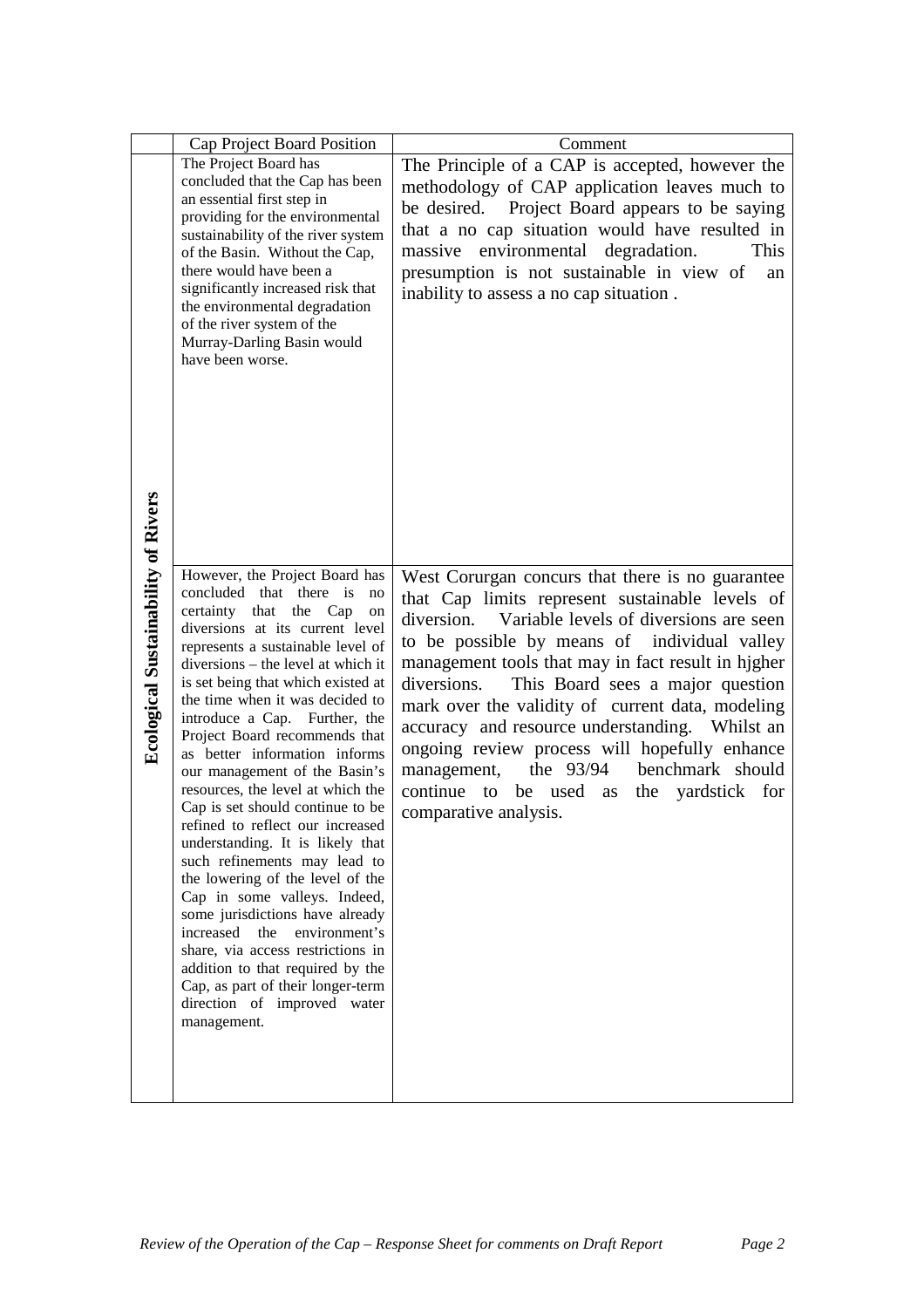|                                    | Cap Project Board Position                                                                                                                                                                                                                                                                                                                                                                                                              | Comment                                                                                                                                                                                                                                                                                                                                                                                                                                                                |
|------------------------------------|-----------------------------------------------------------------------------------------------------------------------------------------------------------------------------------------------------------------------------------------------------------------------------------------------------------------------------------------------------------------------------------------------------------------------------------------|------------------------------------------------------------------------------------------------------------------------------------------------------------------------------------------------------------------------------------------------------------------------------------------------------------------------------------------------------------------------------------------------------------------------------------------------------------------------|
| <b>Economic and Social Impacts</b> | The Project Board considers<br>that there is compelling<br>evidence that the Cap has<br>already delivered significant<br>economic and social benefits to<br>the Basin community and that<br>the net benefit will increase over<br>time.                                                                                                                                                                                                 | Project Board cannot substantiate this statement.<br>To nominate the Cap as the singular driver of<br>benefit is erroneous. Other water reforms must be<br>assessed in conjunction with the total resource<br>availability. A combination of all factors may lead<br>to net benefit however all reforms need to be<br>assessed to determine socio/economic benefit or<br>otherwise.                                                                                    |
|                                    | The results of research<br>conducted for the Review make<br>it clear that, in the absence of<br>the Cap, the erosion of security<br>of supply for irrigators and other<br>users would have been<br>significant. These analyses<br>were performed on several<br>systems across the Basin<br>reflecting diverse agricultural<br>practices and climatic<br>conditions.                                                                     | The Cap provides for valley security but this<br>security does not extend to the consumptive user.<br>The consumptive user can only prevent erosion of<br>security by the attainment of property rights.                                                                                                                                                                                                                                                               |
|                                    | Through guaranteeing security<br>of water supply at the valley<br>level, the Project Board views<br>the Cap as having provided a<br>more certain climate for long-<br>term investment and<br>development, particularly in<br>high value agriculture and value<br>adding processing, as well as<br>providing benefits to the<br>environment.                                                                                             | Individual long term investment has not been<br>fostered by the Cap. Uncertainty is still in the rural<br>sector, property rights are essential to combat the<br>current situation.<br>Movement toward so called<br>"high value" use has not in Corurgan's opinion<br>been a Cap induced element.<br>Short term high<br>value use is not necessarily beneficial<br>to a<br>community when compared<br>long<br>to<br>term<br>sustainability of secure value enterprise. |
|                                    | The Project Board considers<br>that the Cap has provided a<br>mechanism for restraining, in an<br>orderly fashion, growth in<br>diversions while enabling<br>economic development to<br>proceed.                                                                                                                                                                                                                                        | Growth in diversions was brought to an abrupt halt<br>by Cap implementation, the transition has not been<br>Stakeholders have been forced to<br>orderly.<br>improvise while the current scenario of uncertainty<br>remains in respect of property rights.                                                                                                                                                                                                              |
|                                    | The Project Board recognises<br>that this strong positive<br>conclusion will not be the<br>perception of every stakeholder<br>in the Basin. However, the<br>Project Board concludes that the<br>overall benefit of the Cap,<br>especially from ensuring<br>security of supply at a valley<br>level and providing an<br>environment within which water<br>trading and related reforms<br>could be developed, has been a<br>positive one. | Long term community benefit may be attributable<br>to the Cap in liaison with other water reform.<br>However there are a number of<br>consumptive<br>stakeholders who would claim that perceived<br>existing rights have been eroded by<br>Cap<br>implementation                                                                                                                                                                                                       |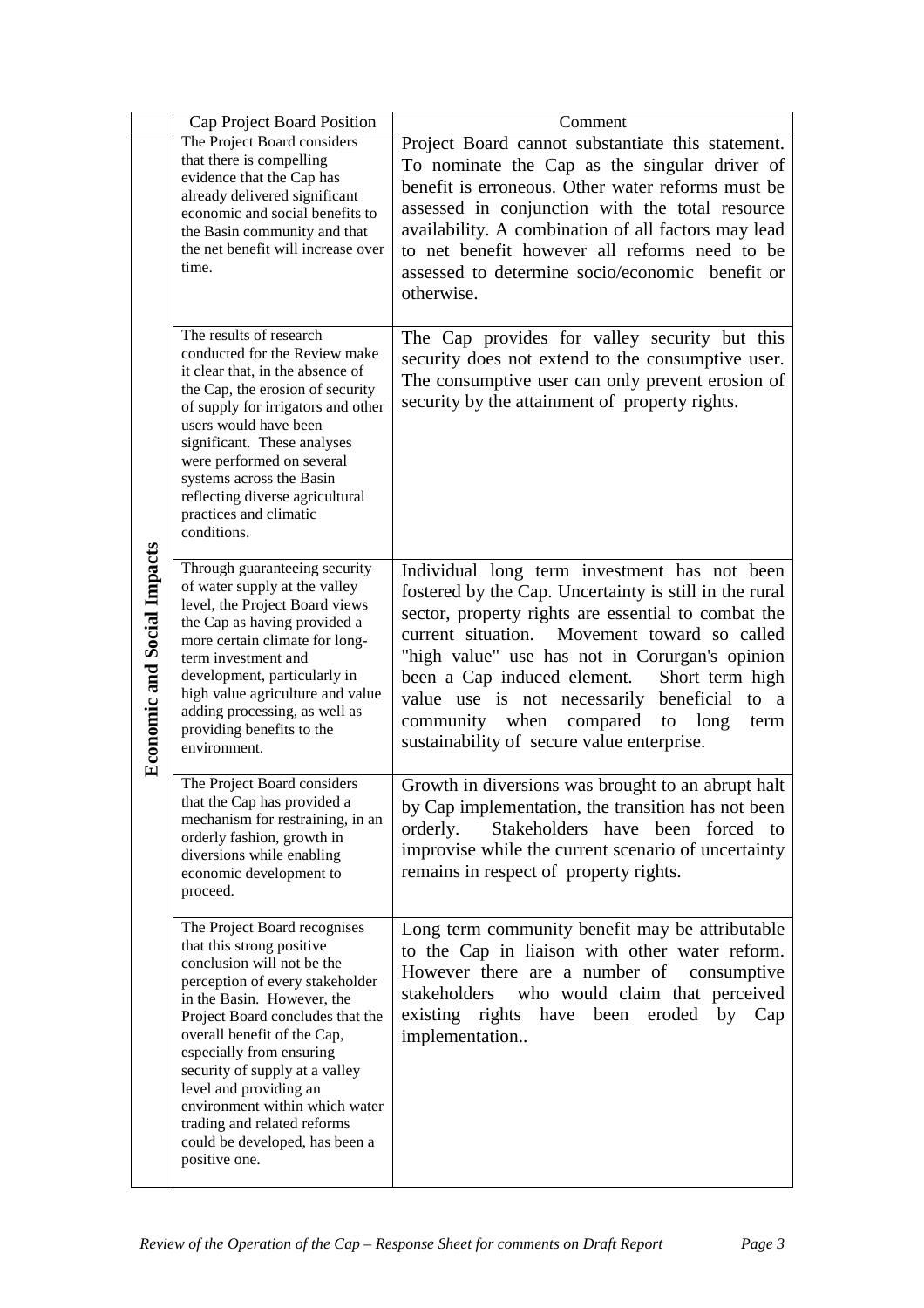|        | Cap Project Board Position                                     | Comment                                                |
|--------|----------------------------------------------------------------|--------------------------------------------------------|
|        | The Project Board identified                                   | Equity issues in relation to State implementation      |
|        | several equity issues (notably                                 | are of major concern and should be addressed by        |
|        | Cap arrangements for                                           | the Project Board via a consultative process           |
|        | Queensland and the ACT) of                                     |                                                        |
|        | longstanding duration that                                     | involving all stakeholders.                            |
|        | require urgent resolution. In                                  |                                                        |
|        | addition there are several more                                |                                                        |
|        | recently identified equity issues                              |                                                        |
|        | (floodplain and overland flows                                 |                                                        |
|        | and diversions, farm dams and                                  |                                                        |
|        | tree plantations) also requiring                               |                                                        |
|        | attention. The effective                                       |                                                        |
|        | management of these issues will                                |                                                        |
|        | necessitate a total catchment                                  |                                                        |
|        | management approach to water                                   |                                                        |
|        | management that embraces both                                  |                                                        |
|        | surface and groundwater                                        |                                                        |
|        | resources.                                                     |                                                        |
|        |                                                                |                                                        |
|        | The Project Board focused on                                   | Equity issues between valleys, internal<br>state       |
|        | equity issues arising from the                                 | implementation must be resolved within each            |
|        | implementation of the Cap                                      |                                                        |
|        | between jurisdictions and                                      | States jurisdiction. However, the Project Board        |
|        | between river valleys within                                   | must drive the process because the cumulative          |
| Equity | States. In several cases, the                                  | flow on effects of Cap reform are as much a            |
|        | submissions received by the                                    | responsibility of the Project Board as are the initial |
|        | Review of the Operation of the                                 | regulations. This comment is relevant in relation      |
|        | Cap raised equity issues that are                              | to interstate issues as well.                          |
|        | about the details of                                           |                                                        |
|        | implementation within valleys                                  |                                                        |
|        | which are outside the                                          |                                                        |
|        | jurisdiction of the Murray-                                    |                                                        |
|        | Darling Basin Commission and                                   |                                                        |
|        | Ministerial Council processes.                                 |                                                        |
|        | The vast majority of such issues                               |                                                        |
|        | related to the recognition of                                  |                                                        |
|        | licensed entitlement versus<br>history of use, specifically in |                                                        |
|        | New South Wales (the                                           |                                                        |
|        | "sleeper/dozer" issue). Such                                   |                                                        |
|        | issues need to be dealt with by                                |                                                        |
|        | the particular jurisdiction                                    |                                                        |
|        | concerned. In order that all                                   |                                                        |
|        | submissions receive appropriate                                |                                                        |
|        | attention, these submissions and                               |                                                        |
|        | that of the CAC have been                                      |                                                        |
|        | referred to the appropriate                                    |                                                        |
|        | Government for consideration                                   |                                                        |
|        |                                                                |                                                        |
|        | and reply.                                                     |                                                        |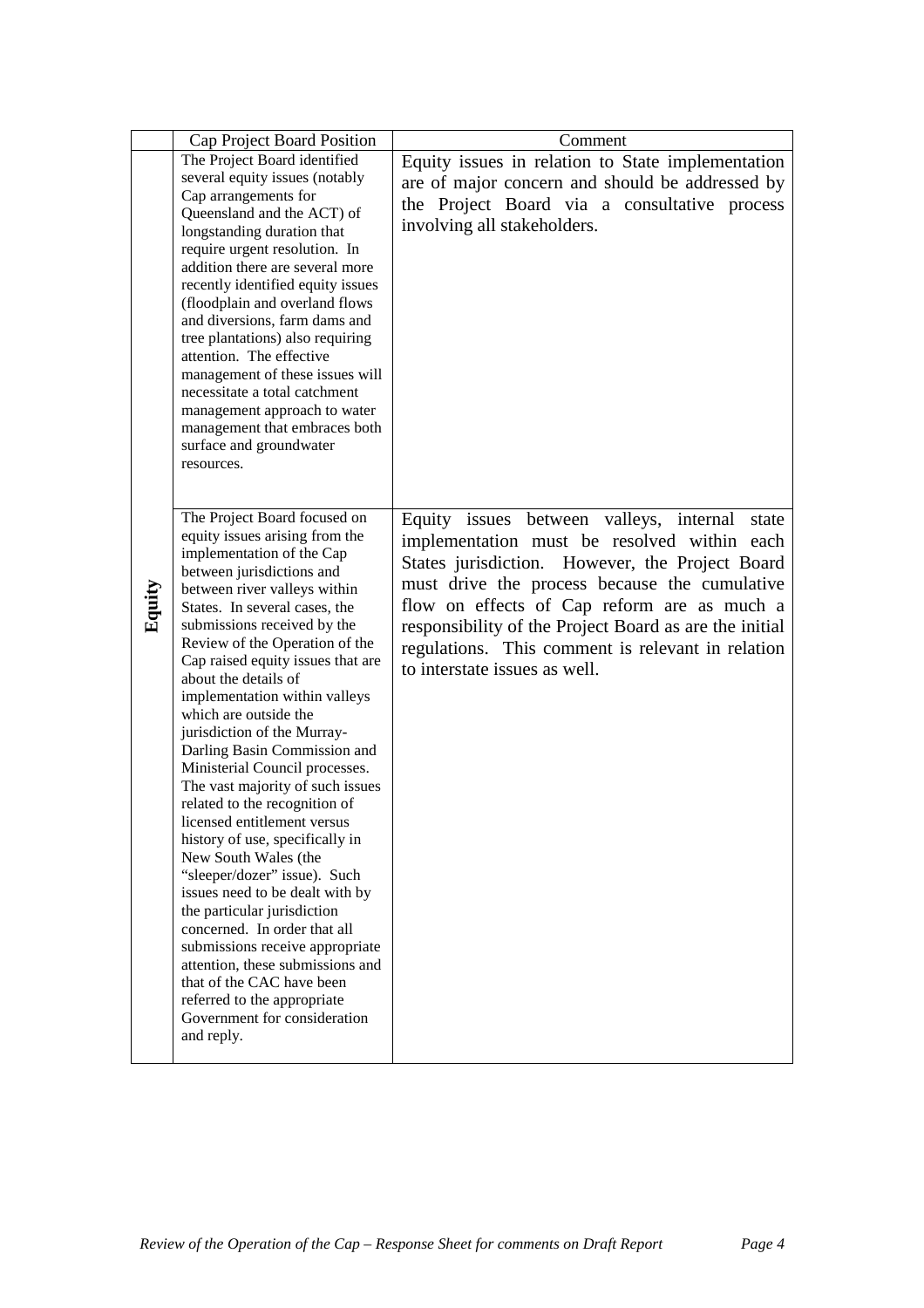|                                      | Cap Project Board Position                                           | Comment                                                                                                |
|--------------------------------------|----------------------------------------------------------------------|--------------------------------------------------------------------------------------------------------|
|                                      | The work of the Independent                                          | West Corurgan has concerns about the accuracy                                                          |
|                                      | Audit Group (IAG) on the<br>ongoing implementation of the            | factor when bodies report on issues relating to                                                        |
|                                      | Cap and compliance of actual                                         | Public draft documents would at<br>resources etc.                                                      |
|                                      | diversions with Cap target                                           | least give the community the opportunity to assess                                                     |
|                                      | diversions has provided a clear                                      | the accuracy and methodology of the reports.                                                           |
|                                      | direction for the finalisation of<br>the implementation phase of the |                                                                                                        |
|                                      | Cap. The Project Board                                               |                                                                                                        |
|                                      | generally supports the IAG<br>recommendations.                       |                                                                                                        |
|                                      |                                                                      |                                                                                                        |
|                                      |                                                                      |                                                                                                        |
|                                      |                                                                      |                                                                                                        |
|                                      |                                                                      |                                                                                                        |
|                                      | Significantly, effective                                             | West Corurgan concurs with this finding.                                                               |
|                                      | compliance tools (computer<br>simulation models used to              |                                                                                                        |
|                                      | determine Cap target diversions)                                     |                                                                                                        |
|                                      | have not yet been developed and                                      |                                                                                                        |
|                                      | the Project Board recommends<br>that a high priority be given to     |                                                                                                        |
|                                      | the finalisation of these models.                                    |                                                                                                        |
|                                      |                                                                      |                                                                                                        |
|                                      |                                                                      |                                                                                                        |
|                                      |                                                                      |                                                                                                        |
| <b>Implementation and Compliance</b> | The Review has found that<br>Victoria and South Australia            | Interstate non-compliance must be addressed. The                                                       |
|                                      | have complied with the Cap,                                          | Cap is about total resource management, if State<br>participants are not genuine in their approach the |
|                                      | while Queensland and ACT are<br>yet to complete the                  | cumulative affect on individuals in complying                                                          |
|                                      | establishment of their respective                                    | States becomes unacceptable.                                                                           |
|                                      | Caps. Nevertheless, it is                                            |                                                                                                        |
|                                      | apparent that in Queensland<br>there has been significant            |                                                                                                        |
|                                      | growth in storage which will                                         |                                                                                                        |
|                                      | impact on the water available<br>for alternative consumptive and     |                                                                                                        |
|                                      | environmental uses. In New                                           |                                                                                                        |
|                                      | South Wales, the Cap has been                                        |                                                                                                        |
|                                      | breached in the Barwon-Darling<br>system, with other valleys being   |                                                                                                        |
|                                      | within Cap limits.                                                   |                                                                                                        |
|                                      |                                                                      |                                                                                                        |
|                                      |                                                                      |                                                                                                        |
|                                      |                                                                      |                                                                                                        |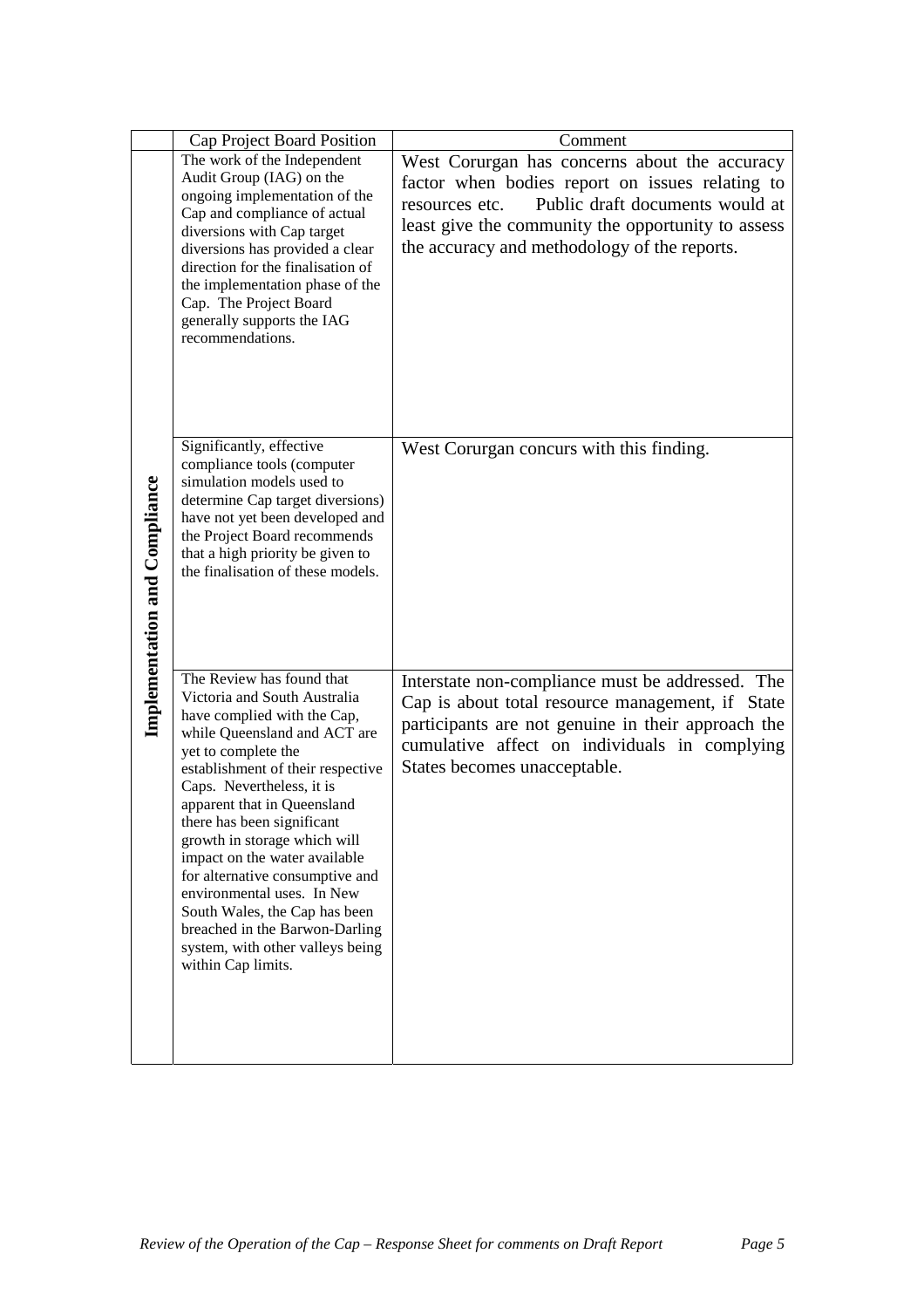|                                                     | Cap Project Board Position                                                                                                                                                                                                                                                                                                                                             | Comment                                                                                                                                                                                                                                                                                                                                                                                                                                            |
|-----------------------------------------------------|------------------------------------------------------------------------------------------------------------------------------------------------------------------------------------------------------------------------------------------------------------------------------------------------------------------------------------------------------------------------|----------------------------------------------------------------------------------------------------------------------------------------------------------------------------------------------------------------------------------------------------------------------------------------------------------------------------------------------------------------------------------------------------------------------------------------------------|
| dule F to the Murray-Darling Basin Agreement<br>Sch | The most important challenge in<br>Cap implementation is to<br>finalise the arrangements under<br>"Schedule $F - Cap$ on<br>Diversions" to the Murray-<br>Darling Basin Agreement. This<br>schedule is the primary tool for<br>defining Cap arrangements<br>especially those concerned with<br>assessing compliance and its<br>consequences.                           | Definitely a high priority issue.<br>Community<br>involvement should be a prerequisite in the<br>implementation.                                                                                                                                                                                                                                                                                                                                   |
|                                                     | With the intent of improving the<br>operation of the Cap through the<br>development of fair and<br>meaningful compliance<br>arrangements, the Project Board<br>invites comments on the<br>following modifications to<br>Schedule F which have been<br>recommended by the IAG:<br>Removal of references to<br>end-of-valley flows as a<br>method for Cap<br>compliance. | End of valley flows is an issue that should be<br>addressed on a valley by valley basis, bearing in<br>mind the possibility of intervalley relationships                                                                                                                                                                                                                                                                                           |
|                                                     | Arrangements for remedial<br>$\bullet$<br>actions in the case of Cap<br>exceedence. The<br>recommendation of the<br>IAG is that States be<br>required "to ensure that<br>cumulative diversions are<br>brought back into balance<br>with the cap".                                                                                                                      | Remedial action or penalty for exceedance is a<br>tool<br>for<br>implementation<br>necessary<br>of<br>Cap<br>regulations. The format of sanctions whether they<br>be community based, financial or water etc is a<br>question in which the stakeholders should have<br>some involvement. However, the whole process<br>somewhat meaningless<br>without<br>becomes<br>the<br>obvious extension of valley security to individual<br>property rights. |
|                                                     | re-setting the<br>commencement date for<br>accounting for diversions<br>under the Cap to start with<br>the 2000/01 water year.                                                                                                                                                                                                                                         | A review of modeling, available data etc is<br>A reset is not desirous, but in the<br>necessary.<br>event of a reset occurring those valley with current<br>credits must not be disadvantaged.                                                                                                                                                                                                                                                     |